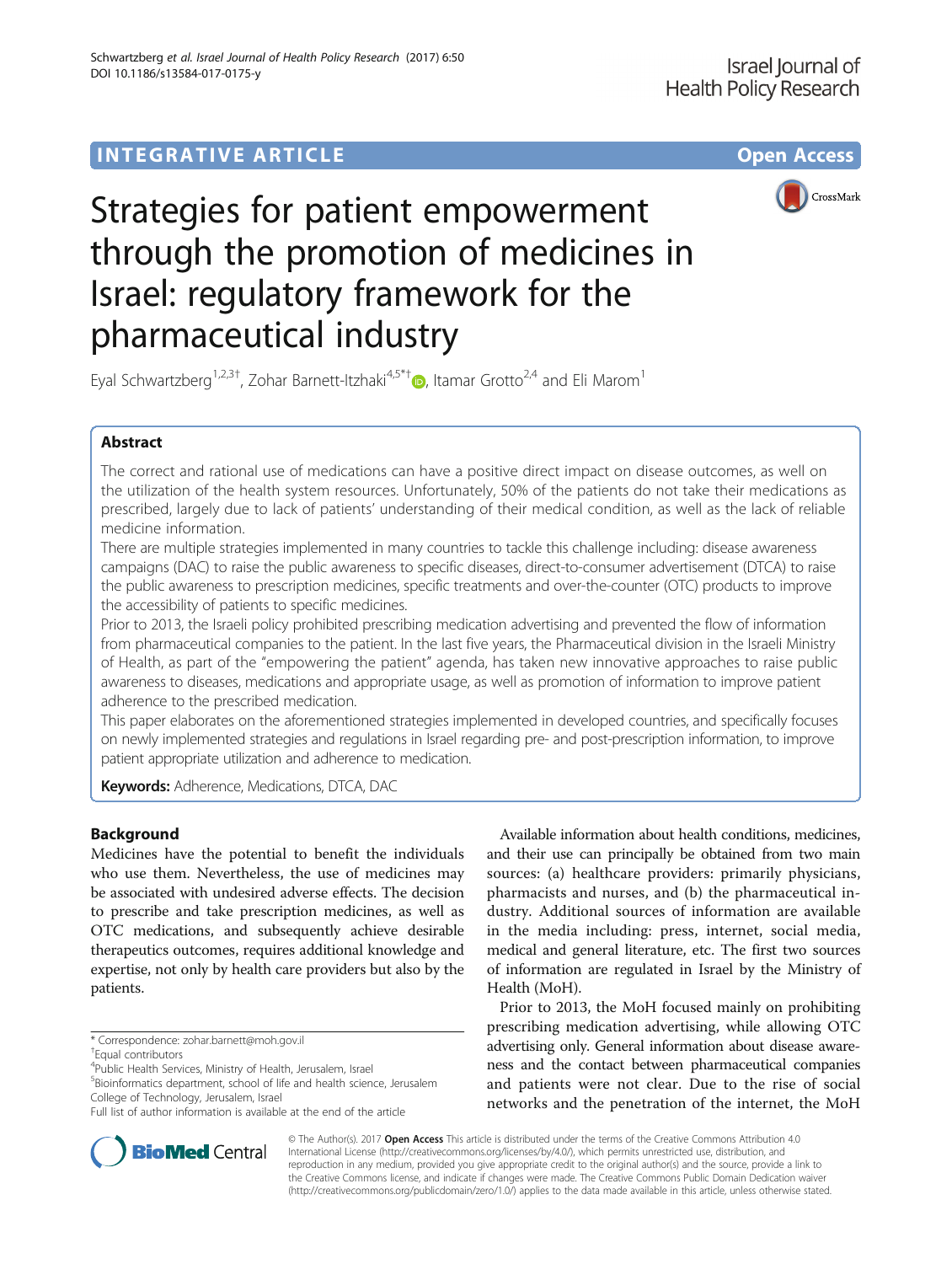had decided to provide guidance to involved stakeholders and especially the pharmaceutical companies in order to avoid inaccurate and false information.

The law recognizes that medicines should not be handled as an ordinary consumer product. This is achieved by a variety of restrictions, in particular prohibiting advertising to general public. Such limitation of pharmaceutical advertising is due to the concern that misleading or inaccurate advertising may lead to misuse of pharmaceutical products, including increase pressure on health care providers to prescribe specific drugs, which may put patient's health in risk.

According to The Israeli 'Regulation of the Pharmacists' (article 28 to the pharmacist regulation, medicinal products), advertising of non-prescription pharmaceuticals is allowed only after authorization is granted by the Pharmaceutical Division (PD) of the MoH, while direct-to consumer advertising (DTCA) of prescription pharmaceutical products is illegal, unless approved by the director general of the MoH.

One of the major goals of the Israeli MoH, as set by the "pillars of fire" (the ministry credos), is centralizing patients' needs and care, empowering their knowledge, as well as fulfilling their rights for high quality standard of care. Based on this pillar, the efficient use of pharmaceutical products was set as a key objective by the PD of the MoH. The PD is the governing authority for the pharmacy profession in Israel and serves as the regulating body of the pharmaceutical industry. One of the major methods to enhance appropriate use of medicines is to improve patient adherence. Adherence could be defined as the process by which patients take their medications as prescribed [[1\]](#page-6-0). This process could be divided into three stages: initiation i.e.: filling the prescription, collecting the prescribed medication and starting treatment, implementation: how the patient is taking his medications, and discontinuation of treatment [[2](#page-6-0)]. The challenge of non-adherence is a global issue that has both direct negative outcomes on patients' health, as well as additional increase on expenditures and resources by the health system. According to the world health organization (WHO), approximately 50% of the population does not use their medication as prescribed by their physician [[1](#page-6-0)]. Nonadherence may stem from number of causes, such as lack of understanding for the treatment importance, barriers to accessibility to healthcare, side effects, financial reasons, early discontinuation and other issues. Non-adherence is a multifaceted challenge that requires significant effort to overcome. Currently there is no available information regarding the rates of non-adherence and their causes in Israel.

Adherence issues are also seen in over the counter (OTC) medicines, where patients treat themselves for minor ailments and conditions. This in turn may lead to additional drug related problems such as possible overdose.

The following paper describes international and Israeli approaches to improving adherence by raising public awareness to diseases, medications and their usage. The paper focuses on the impact of Disease Awareness Campaigns/Communications (DAC), promotion of information to improve adherence in patients who were prescribed a medicine (Adherence Campaigns - AC), OTC Direct to consumer advertisements (OTC - DTCA) and the role of the pharmacist in this process.

# Regulation of DAC and DTC and DTCA in developed countries

Currently, direct-to consumer advertising (DTCA) and promotion of prescription drugs is permitted only in the USA and New-Zealand. The following section focuses on different approaches and policies in developed countries regarding DAC, DTC and DTCA.

### USA

As from 1985, The Federal Food, Drug, and Cosmetic Act permits advertising of prescription medicines, as long as the advertisements are accurate and not misleading. In 1997, U.S. Food and Drugs Administration (FDA) published a rule obliging companies to offer a detailed list of side-effects in their infomercials (long format television commercials). The main FDA guidance on DTCA was issued in 1999, Guidance for Industry, Consumer-Directed Broadcast Advertisements [[3,](#page-6-0) [4](#page-7-0)]. The American Medical Association (AMA), additional professional bodies, and politicians, have called for a ban on DTCA of prescription medicines and medical devices. However, prohibiting DTCA would require an act of Congress to change the Federal Food, Drug, and Cosmetic Act and would also raise complex freedom of speech issues [[5\]](#page-7-0).

According to the FDA, DAC can provide important health information to consumers and health care practitioners, and can encourage consumers to seek, and health care practitioners to provide, appropriate treatment. The guidance prohibits mentioning a particular drug or device [[6\]](#page-7-0).

#### New Zealand (NZ)

The New Zealand authority never enacted legislation about DTCA, seemingly more by accident than design, because prescription medications were simply not being advertised in 1981. A consultation document from 2006 reviewed the policy debate on DTCA in NZ, outlining the current policy for DTCA and the Therapeutic Products Advertising Code [\[7](#page-7-0)]. DTCA was unanimously supported by advertising agencies and pharmaceutical companies and no further actions were taken by the government, let alone any legislative change to prohibit DTCA [\[8\]](#page-7-0).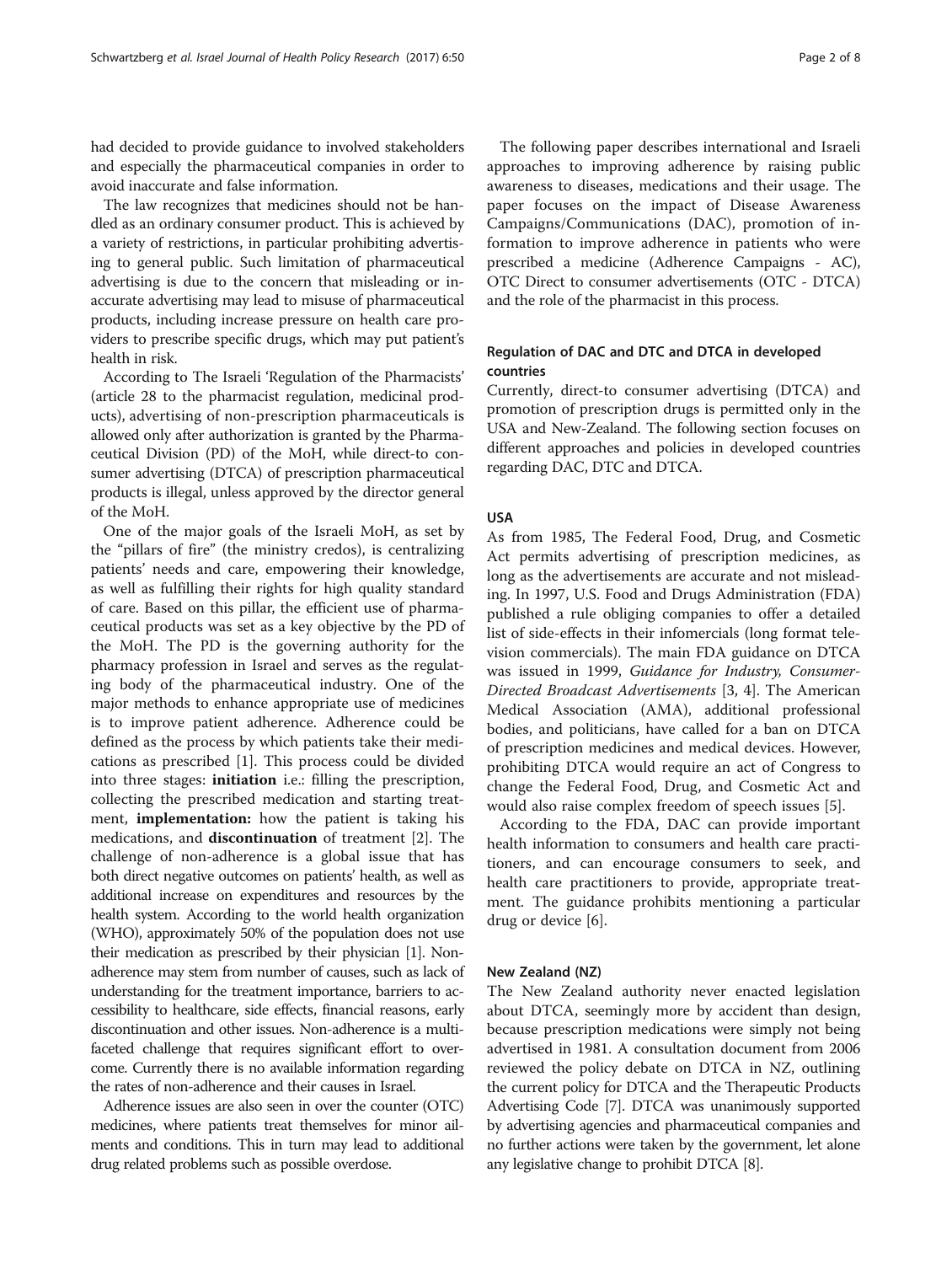# European Union

The EU legislation prohibits the advertising of prescriptiononly medicines directly to patients and consumers. Directive 2001/83/EC of the European parliament relates to medical products for human use and states that EU members must prohibit the advertising to the general public of medicinal products which are available by prescription only [\[9](#page-7-0)]. Council Directive 89/552/EEC on the pursuit of television broadcasting activities, prohibits the television advertising of medicinal products which are available only by prescription in the member state within whose jurisdiction the television broadcaster is located [[10](#page-7-0)].

# UK

The British Authority has the most comprehensive policy on DAC, which are outlined in the Blue Guide: advertising and promotion of medicines in the UK [\[11\]](#page-7-0). Medicines advertising in the UK are regulated by a combination of European and national legislation. These regulations clearly state that any advertisement to the general public which is likely to lead to the use of a prescription only medicine is prohibited.

The Blue Guide encourages DAC, but does not allow the use of brand names or restrict the range of treatments described in the campaign. The provided information should help the public to be able to recognize the disease or its risk factors, and take preventive measures, if appropriate. Additionally, DAC should point out what the patient needs to do immediately, if necessary, and where to get appropriate advice on management options [\[11\]](#page-7-0).

### Australia

The Regulations of therapeutic goods advertising in Australia, prohibits DTCA of prescription only medicines. Advertising of prescription only medicines to health professionals is permitted and is regulated by a self-regulatory scheme operated by Medicines Australia, an Australian pharmaceutical manufacturers association. In addition, information about a medical condition or specific treatment (not brand name) may be distributed to the general public, as a "community service" [\[12\]](#page-7-0).

# Canada

The Canadian Food and Drugs Act and the Food and Drug Regulations prohibits DTCA for health products (including medical devices) which make claims to treat, prevent or cure any of the serious diseases. In addition, these regulations prohibit DTCA beyond the drug's name, price and quantity. DTCA of Prescription medicines and DAC in Canada are regulated by the two agencies: Advertising Standards Canada and Pharmaceutical Advertising Advisory Board [\[13](#page-7-0), [14](#page-7-0)].

# Examples for the impact of DAC and DTC around the world

Promoting diseases to sell medicines is a common and venerable practice among pharmaceutical companies that try to expand their market size by implying that large parts of the population suffer from the disease or condition. Although some people may legitimately suffer from a particular disorder and require medicine treatment, others might be mistakenly diagnosed with a disorder they do not actually have, or start taking medications that might not ultimately benefit them [[15](#page-7-0)]. DAC have the potential to influence consumer behavior to prefer a specific medicine, but also to influence physicians to prescribe a specific medicine to his or her patients.

In 1995 researchers analyzed the response to DTCA of a new migraine medicine (Imitrex, active ingredient sumatriptan succinate) and showed an association between the advertising campaign and a significant increase in new prescriptions for that medicine. The study showed that men and high incomes individuals were significantly more likely to respond to DTCA [\[16](#page-7-0)].

A Dutch campaign for terbinafine that was initiated in 2000 by Novartis, included television advertisements advising people with onychomycosis to consult their general practitioner. The Dutch Society of General Practitioners objected to this campaign but recommended terbinafine, even though another medicine (itraconazole) was also available as an oral treatment for onychomycosis. Novartis discontinued the campaign two years later. The unbranded campaign resulted in a considerable increase in terbinafine prescription rate, and in a slight decrease in itraconazole prescription rate, despite the fact that the campaign did not specifically mention terbinafine. Furthermore, the campaign was successful in motivating people to seek care for onychomycosis which is strongly suggested by the concurrent increase in the consultation rate for onychomycosis. After the campaign was discontinued in 2002, rates of consultations and prescriptions dropped [\[17](#page-7-0)].

There are evidence that disease awareness advertisements (DAA) increases awareness of the advertised health conditions. A recent content analysis examined the prevalence of DAA in top circulating Australian women's magazines and concluded it constituted approximately 12% of all therapeutic advertisements (DAA, DAC and others). This finding suggests its potential exposure is at least moderate [[18\]](#page-7-0).

In fact, DAC are controversial: several scientists and physicians consider them as medicine mongering and claim that they turns healthy people into patients, waste precious resources, and causes iatrogenic harm [\[19](#page-7-0)]. They also claim that the pharmaceutical industry invents new markets only to make more money [\[20](#page-7-0)]. For example, in 2003 the pharmaceutical company GlaxoSmithKline launched a massive campaign to promote awareness of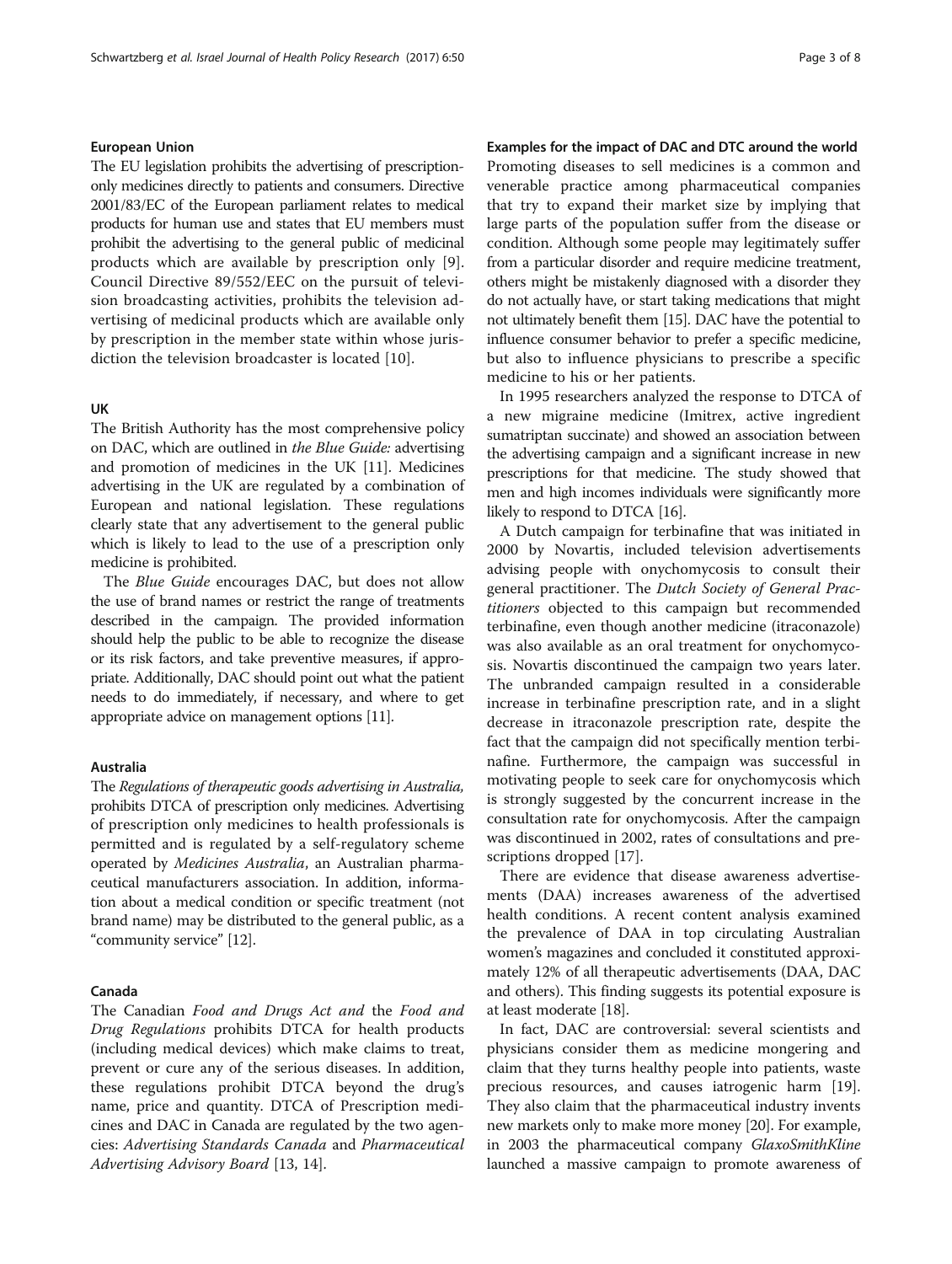"restless legs syndrome". The campaign included press releases which suggested that a known Parkinson medication (Requip (Ropinirole)) is also suitable to treat restless leg syndrome. The campaign included news articles and radio shows that exaggerated the prevalence of the disease and the need for treatment. All of the above contributed to over-diagnosis of the syndrome and over-usage of this medication, while according to physicians the recommended treatments for the syndrome include stretching exercises and less caffeine for intermittent disease, and various prescription medications (e.g. benzodiazepines and dopamine agonists) for daily symptoms [[21](#page-7-0)].

An example of a potentially problematic aspect of DTCA is an advocacy group for people with ADHD (named CHADD – Children and Adults with ADHD) that is partially supported by the pharmaceutical industry. CHADD acted in the past as the lead editorial consultant of a special issue on ADHD in *Health in Action*, a quarterly publication of the American School Health Association, and currently undertakes educational programs for teachers. This may influence teachers who have a formal role in the diagnosis of ADHD in the U.S, U.K and Australia, and may increase a false diagnosis of ADHD and over-usage and unnecessary usage of ADHD medications [[22\]](#page-7-0).

However, there are significant advantages to DAC, which can improve the public health and even save lives. One such example is a DAC implemented in rural areas of East Africa (Kenya, Uganda and Tanzania) to promote the use of artemisinin-based combination therapy (ACT) to treat Malaria. The programs assessed retail sector ACT subsidies combined with supportive interventions that included community awareness and mass media campaigns. The programs increased the usage of ACT in children aged 0–5 years, and are believed to increase the usage by 19% - 41% over a one year period. These programs also reduced the use of older antimalarial drugs among febrile children aged 0–5 [\[23\]](#page-7-0).

Another example is the Mycobacterium ulcerans infection that can cause Buruli ulcer, one of the most rapidly emerging diseases in West Africa in recent decades. Recent research showed that antibiotic therapy with rifampin and streptomycin may reduce the extent or prevent excision when initiated during the early phases of the disease. Analysis of epidemiological data from existing Buruli ulcer control programs in West Africa indicate that active public awareness campaigns are successful in increasing awareness and understanding while decreasing delays in treatments and disease progression [[24\]](#page-7-0).

#### Regulation in Israel

The Israeli national health insurance (NHI) system provides universal coverage. Every citizen or permanent resident of Israel can choose from among four competing, non-profit health funds, called Health Maintenance Organizations (HMOs). The HMOs must provide their members with access to a statutory benefits package. [\[25\]](#page-7-0). More than 4000 medications are registered for use in Israel. The Israeli MoH website provides comprehensive data on all the registered medicines in Israel.

Various efforts are under way to promote the use of generic medications and of the lowest cost pharmaceuticals. By law, generics may be prescribed and dispensed generically and substituted by the HMO for brand-names medication whenever clinically appropriate.

According to the Israeli Pharmacists Regulations (article 28), advertising of non-prescription pharmaceuticals is allowed only after a permit by the PD, practically making the DTCA of prescription pharmaceuticals illegal. The prohibition to advertise applies to the registration holder as well as to any individual or third party.

DTCA in Israel is allowed for OTC medications, in order to empower the patients and enable them purchasing medications, in an informed manner, without the need to visit or consult their physician. Of note, most of the OTC medications are taken to treat minor medical problems.

Currently available medical information for patients in Israel: In the past 5 years, the PD initiated several services and enterprises in order to improve patients' access to pharmacological information. Of note, similar initiations and services are enforced worldwide, especially in the countries which are recognized by the Israeli legislation: EU countries, Switzerland, USA, Canada, Australia, New Zealand, and Japan.

#### Package & multilingual patient leaflet

The Hebrew language is spoken by the majority of the Israeli population. According to a public survey from 2011, 18% of the Israelis speak Arabic, 15% speak Russian, 2% speak English and 8% speak other languages (including Amharic) [\[26\]](#page-7-0). In accordance with the pharmacist ordinance, and the pharmaceutical regulations and procedures, the outer package of every pharmaceutical product in Israel must be labeled in four languages: Hebrew, Arabic, English and Russian. The patient's leaflet must be written in three languages for prescription medicine and OTC (Hebrew, Arabic and English), and four languages for General Sales List (including Russian). The physician leaflet must be written in English. Such information is determined and validated in the registration process and has a pre-defined format [\[27\]](#page-7-0).

# The Israeli drug registry [[28\]](#page-7-0)

The Israeli Drug Registry website consists of all commercial pharmaceutical products and the terms of registration, including the commercial name, the manufacturer, the active ingredients, dose, indications, the physician leaflet, the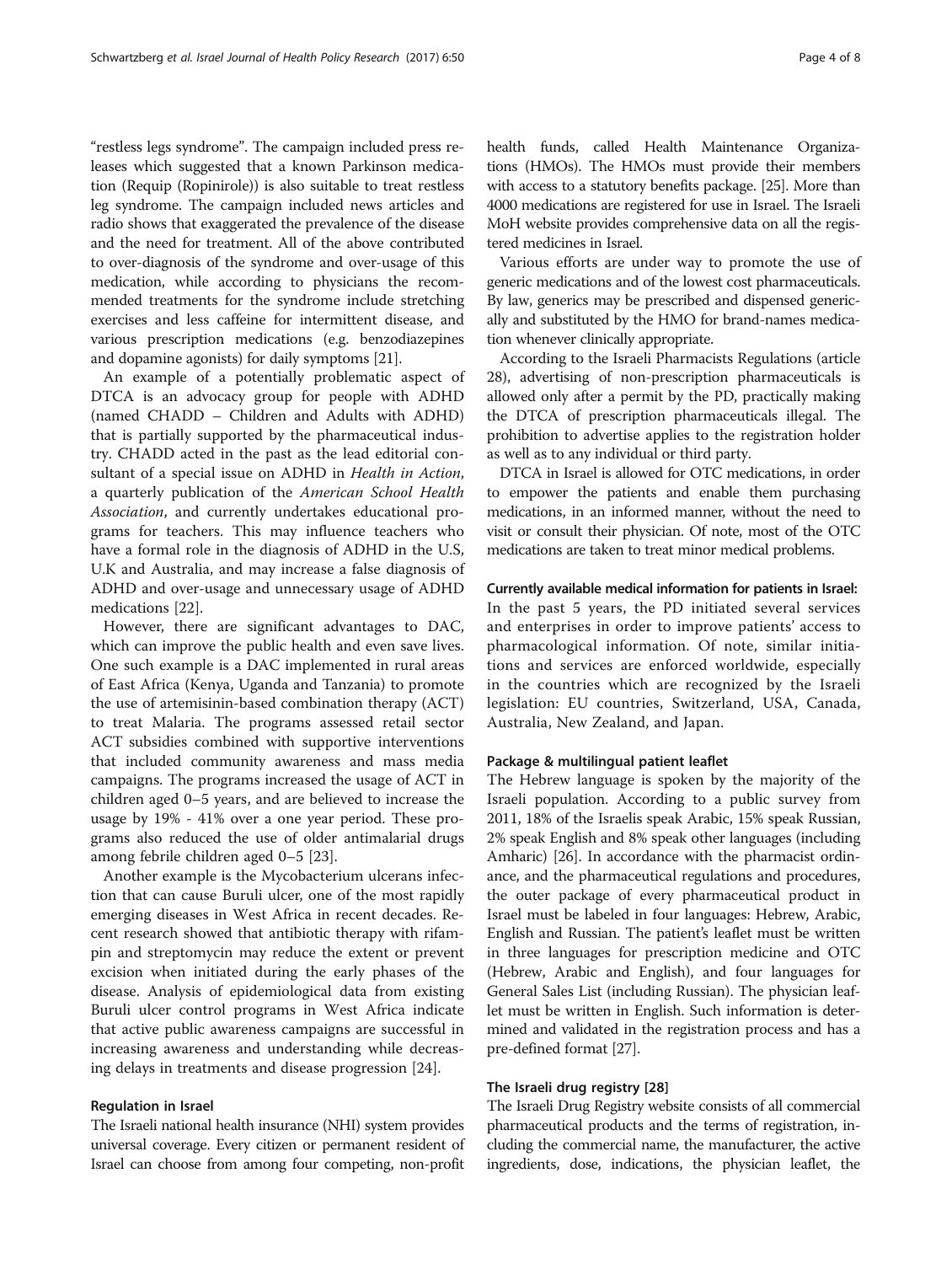patient's leaflet, a picture of the packaging, and an updated medication price. It includes additional information items such as information regarding gluten free medications. The website is updated every month and is widely used by patients, health care professionals and the general public.

Recently, a new query regarding the inclusion of commercial pharmaceutical products in the national list of health services ("the health basket") has been added to the Israeli drug registry database. Future development will address the issue of generic substitution, information regarding optional actions (such as medication grinding), as well as images of all registered drugs.

#### OTC advertisements

As already been mentioned, the Israeli law prohibits DTCA of prescription medications but allows the advertisement of non-prescription pharmaceuticals (with approval of the PD). Prior to 2013 there was only general guidance regarding advertising policy of medicines in Israel, in which only OTC medications were allowed to be advertised. Thus, without official guidance, the pharmaceutical companies used various marketing strategies which were controversial and unregulated. In 2013, new regulations for OTC advertisements were issued, and consequently the number of applications for approving OTC advertisements increased by more than 40% in the last three years (see Table 1).

# New regulation and available medical information for patients in Israel: DACs and non-promotional medical information for patients to promote adherence

After internal discussions within the PD and a thorough review of similar international policies and activities, it was decided by the PD to set comprehensive guidelines for the pharmaceutical companies in Israel for the purpose of disseminating disease and medicine information to the general public. These guidelines took into consideration the fact that patients are exposed to medical information from various sources, some of which are not accurate and even biased or dangerous. As such, the guidelines aimed for balanced, non-promotional information and knowledge about disease awareness and information regarding medication used by patients. These guidelines and procedures were issued to the pharmaceutical industry, thus allowing them to engage in marketing activities in compliance with local regulations.

Table 1 Number of applications for approving OTC advertisements (Source: PD)

| Year | Total number of applications |
|------|------------------------------|
| 2014 | 420                          |
| 2015 | 533                          |
| 2016 | 600                          |

The MoH has established two new information channels: DAC (also known as procedure 134 DAC) which was published in 2014, and non-promotional medicine information for patients who are prescribed prescription only medications (also known as procedure 137: Promotion of Adherence) which was published in 2015.

# Procedure 134 – Disease awareness campaigns (DACs) [[29\]](#page-7-0)

The MoH and the PD provide national leadership in a broad range of public health domains, including empowerment of patients and rational use of drugs, health promotion, preventive health care and consulting on other medicine related issues.

The MoH has recently established regulations regarding DAC so that consumers can be empowered with information about the availability of treatments for diseases (medications or preventive treatments) in a manner that does not involve the promotion of a particular commercial product. For example: annual campaigns run by the MoH regarding influenza and recommendations for vaccinations, and campaigns and information regarding cancer, provided and run by the Israeli cancer association [\[30\]](#page-7-0).

#### Procedure 137 [\[31](#page-7-0)]

This procedure regulates how pharmaceutical companies are allowed to encourage compliance among patients who have been prescribed medications (i.e. after the prescription is issued). In order to improve adherence with medicinal product, the patient receiving the prescribed drug can receive non-commercial information in various ways as specified in this procedure including digitally. The media and patient associations play an important role in increasing awareness to adherence with medicinal treatment. The information provided to the public must be balanced, factual, free of advertising and free of promotion to particular brand names. Of note, the information must not be intimidating and mustn't create stress to the patients.

The objective of this procedure is to promote adherence to the prescription instructions, to improve patient's collaboration with physician, to ensure the patient's ability to manage the treatment prescribed to him, to supply the patient with scientific reliable information, and to increase awareness to reporting side effects (should they occur), in order to maximize the treatment's efficiency and to protect the patient's health.

The marketing registration (MAH) holder is responsible to comply with this procedure and must ensure conformity with all relevant laws. The information and instruction services specified in this procedure should be provided free of charge and under no condition or limitation. Patient consent must be attained per local Israeli law with emphasis on privacy issues and when applicable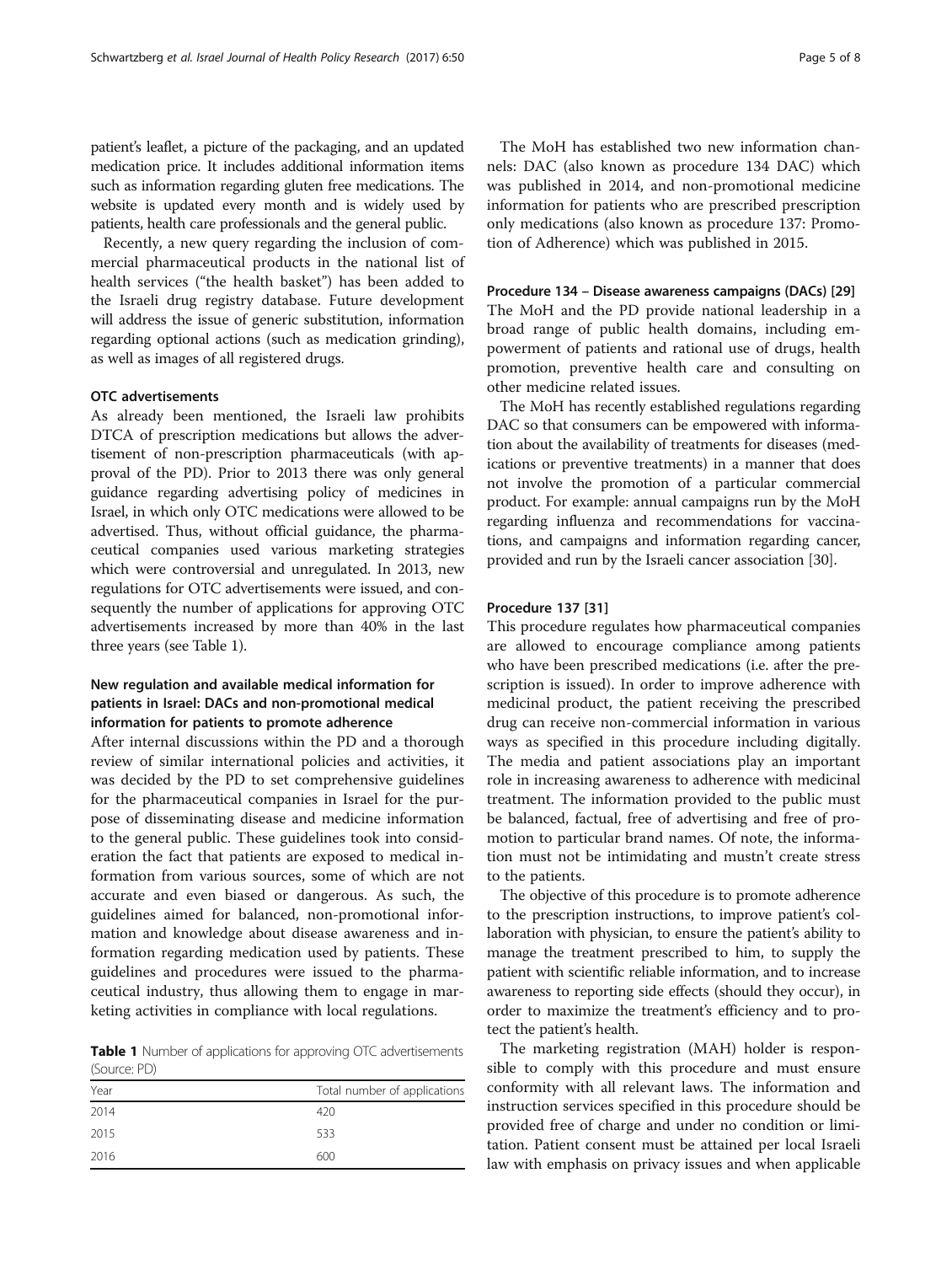complying with database establishment and maintenance regulations.

After the patient gives his/her consent, a third party medical-information/adherence center, which is approved by the MoH and funded by the pharmaceutical company, contacts the patient. The center supplies two major services to the patients: (i) a call center that supplies information regarding the disease, the medication, and the correct way to take the medication. The telephone receptionist helps the patient with monitoring side effects. (ii) home visits for personalized training on appropriate usage of treatment, as well as reporting any adverse drug reaction that may be related to the product. Such services may be also deployed by the MAH, but a written justification for not employing third party should be sent to the ministry for consent.

It is important to keep in mind that some of the patients are people with disabilities who according to the law must be given access to the information and as such, adherence support may be crucial to the successes of the treatment prescribed for them.

# Analysis of the applications following procedures 134 and 137

We analyzed the applications submitted to the PD in 2015 and 2016 according to procedures 134 and 137. We used the Anatomical Therapeutic Chemical (ATC) classification index (WHO Collaborating Center for Drug Statistics [[32](#page-7-0)]) in order to classify the pharmaceuticals.

Three hundred forty-eight submissions according to procedure 134 were handled and 242 submissions according to procedure 137. The submissions were in a variety of pharmacological groups. Figure 1 shows the distribution of submissions per group.



Most of the activities were related to diabetes and cancer. Analysis of the results shows that the pharmaceutical companies' activities were similar in both procedures (134 and 137), there is a correlation between the pharmacological groups of 134- and the 137-submission (Pearson correlation,  $R^2 = 0.86$ ).

#### Procedure 112

This procedure (issued in 2013) defines the activities that need to be taken by pharmacists, while consulting and questioning patients during dispensing of medication in community pharmacies. The procedure is based on two legislations: (a) The patient rights law (from 1996), according to which, patients should receive adequate medical treatment, while pharmacists are defined as health care providers, and (b) The "Pharmacist ordinance" which defines the information that should be given to patients with the medicinal product. The procedure emphasizes which information should be provided to the patients by the pharmacist while dispensing OTC and prescription only medicines [\[33\]](#page-7-0).

#### "Trufa to go" application

Recently the PD launched a software application aimed at promoting rational and safe use of OTCs and General Sales List products. This application enables the patient to search the database by product trade name or symptoms experienced, and to scan the package barcode for product information. Information available for patients include: product picture, product information leaflet, indication, package size, indication and price. The application is being updated continually and is available for download free of charge from Google Play Market and Apple App Store [[34\]](#page-7-0).

#### Discussion and conclusions

An effective pharmaceutical policy should ensure that patients have access to reliable, scientific, evidence based and relevant information. One of the major challenges of the Israeli MoH is to focus on the patients' needs, to empower patients and to provide them with the necessary pharmaceutical knowledge. As such, an effective pharmaceutical policy should also concentrate on chronic patients treated with multiple drugs. These patients require more attention in terms of detection of side effects. Thus, the MoH preemptively published procedures promoting the provision of information to patients, using a variety of media and approaches: websites and a cellular application, in addition to new innovative regulations. These issues are also emphasized in a circular published by the Israeli MoH medical administration in 2013 [\[35\]](#page-7-0).

The pharmacist's role in dispensing medications and providing information is essential for safe, effective, and successful treatment. To implement this, the MoH uses various types of legislations regarding both dispensing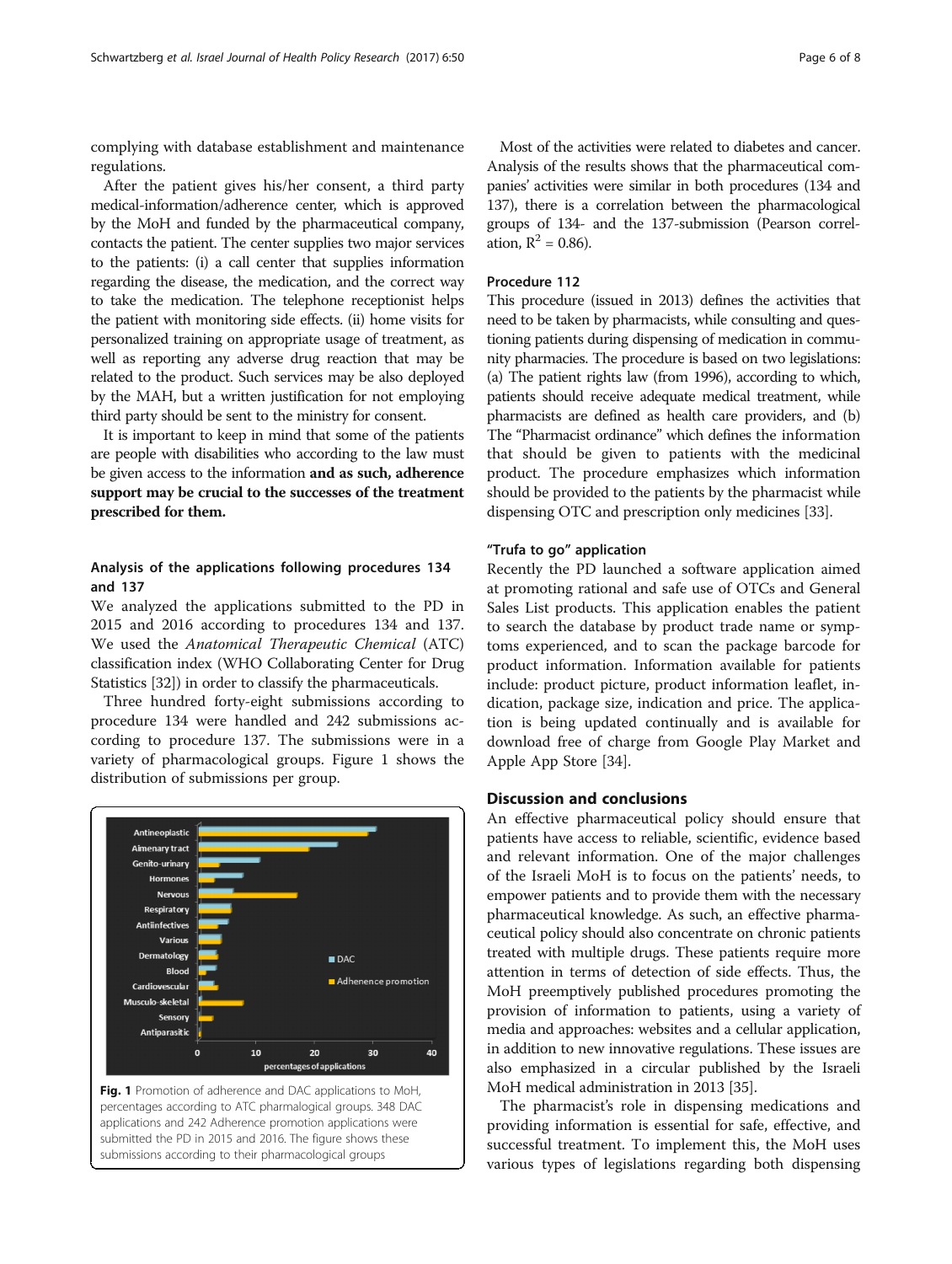<span id="page-6-0"></span>medications and providing information for chronically ill patients. Additionally, the PD published the aforementioned procedure (134, 137) for patients requiring further guidance, support and training.

An innovative approach promoted by the MoH includes the pharmaceutical industry in policy efforts aimed to improve adherence at the post prescribing phase. The pharmaceutical industry has a clear financial incentive to increase its sales rate. Following the guidelines issued by the MoH, will benefit the industry by allowing them to keep investing in marketing, but at the same time to empower the patients. Providing patients with reliable and useful information will allow them to better adhere to recommended treatment regimes, achieve desired clinical outcomes, and most importantly improve their health. An additional added value to implementing this new patient-oriented policy is in lowering the risk for unnecessary medico-legal litigation by improving the accuracy of the information reaching the patients. The Israeli experience suggests that the pharmaceutical industry has quickly and efficiently adopted the regulations and implemented them successfully.

In addition, it is important to safeguard the interests of the patients and to ensure the system's transparency, reliability, and integrity. Hence, DTCA of prescription medications is not legal in Israel and physicians in Israel must not be paid for prescribing specific medications by law. Furthermore we believe that DTCA may lead to unwanted "disease mongering", increased pressure on healthcare providers to prescribe unnecessary treatments as well as providing the patients with non-accurate and missing information regarding their condition. These may lead to unnecessary increased pressure on the health system as well as on its expenditures.

Non-adherence is a significant issue that has direct negative outcomes on patients' health. Currently there are knowledge gaps regarding the rates of non-adherence in Israel. In order to fill the gaps, more research is needed: collaboration with the HMOs that collect data regarding subscriptions of medications and how many of them were actually purchased, in addition to national surveys to reveal the rates of non-adherence due to implementation problems and discontinuation of treatment.

It should be noted that the physicians are responsible for monitoring the patient's adherence and that procedure 137 (and the industry's involvement) is intended to support this process rather than replace it. in the last 5 years there has been a significant progress in regulation of medicine advertising and in patient's information. Furthermore, there is an ongoing process of learning and improving: the MoH keeps on monitoring and self auditing its' procedures, compares the regulation to other developed countries, continues holding discussions with involved stakeholders, and keeps on developing and amending its policy in this matter.

In our opinion it is highly important for the regulator to issue guidelines and procedures to regulate the transfer of accurate, reliable and useful information to patients. Such means should address key stakeholders in the process of medication adherence: healthcare providers, patients and the pharmaceutical industry.

#### **Abbreviations**

ACT: Artemisinin-based combination therapy; AD: Adherence Campaigns; AMA: American Medical Association; ATC: Anatomical Therapeutic Chemical; CHADD: Children and Adults with ADHD; DAA: Disease awareness advertisements; DAC: Disease awareness campaigns; DTCA: Direct-to-consumer advertisement; FDA: Food and Drugs Administration (USA); HMO: Health Maintenance Organization; MAH: Marketing registration; MoH: Ministry of Health; NZ: New Zealand; OPDP: Office of Prescription Drug Promotion (USA); OTC: Over the counter; PD: Pharmaceutical Division; UK: United Kingdom; WHO: World Health Organization

#### Acknowledgements

We would like to acknowledge the important contribution of Orna Steinberger, the CEO of Boehringer Ingelheim (an international pharmaceutical firm in Israel), for her assistance.

#### Funding

Not applicable

#### Availability of data and materials

Not applicable

#### Authors' contributions

ES and EM conceived the paper. EM and ZBI designed the manuscript, performed the literature search and drafted the manuscript. EM added literature and additional aspects to the manuscript. ZBI, EM and ES edited the manuscript. The paper was reviewed by all authors. All authors read and approved the final manuscript.

#### Ethics approval and consent to participate Not applicable

#### Consent for publication

Not applicable

#### Competing interests

The authors declare that they have no competing interests.

#### Author details

<sup>1</sup>Pharmaceutical & Enforcement Divisions, Ministry of Health, 39 Yirmiyahu St Jerusalem, Israel. <sup>2</sup> Ben-Gurion University of the Negev, Beer sheva, Israel.<br><sup>3</sup> Arnold and Mario Schwartz Collogo of Pharmacy, Long Island University <sup>3</sup> Arnold and Marie Schwartz College of Pharmacy, Long Island University, Brooklyn, USA. <sup>4</sup>Public Health Services, Ministry of Health, Jerusalem, Israel.<br><sup>5</sup>Bioinformatics department, school of life and boalth science, Jerusalem. <sup>5</sup>Bioinformatics department, school of life and health science, Jerusalem College of Technology, Jerusalem, Israel.

#### Received: 30 April 2017 Accepted: 24 September 2017 Published online: 29 September 2017

#### References

- 1. WHO (2003). Adherence to long-term therapies. Evidence for action [http://www.who.int/chp/knowledge/publications/adherence\\_full\\_report.](http://www.who.int/chp/knowledge/publications/adherence_full_report.pdf?ua=1) [pdf?ua=1](http://www.who.int/chp/knowledge/publications/adherence_full_report.pdf?ua=1). Accessed 9 Apr 2017.
- 2. Vrijens B, et al. A new taxonomy for describing and defining adherence to medications. Br J Clin Pharmacol. 2012;73(5):691–705.
- 3. FDA (1999). Guidance for Industry Consumer-Directed Broadcast Advertisements. [https://www.fda.gov/downloads/Drugs/](https://www.fda.gov/downloads/Drugs/GuidanceComplianceRegulatoryInformation/Guidances/UCM070065.pdf) [GuidanceComplianceRegulatoryInformation/Guidances/UCM070065.pdf](https://www.fda.gov/downloads/Drugs/GuidanceComplianceRegulatoryInformation/Guidances/UCM070065.pdf) Accessed 9 Apr 2017.